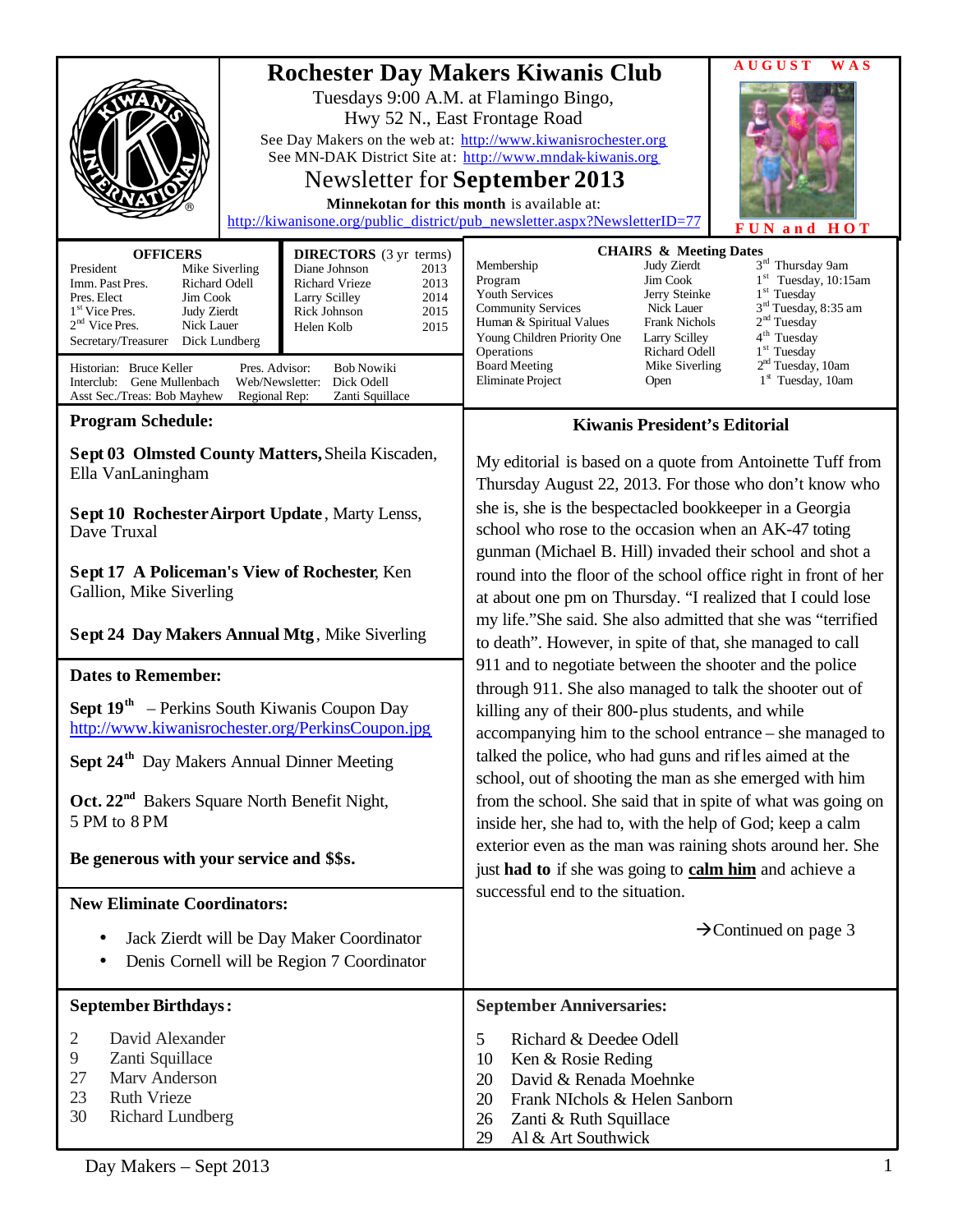| Secretary/Treasurer's Report - Aug 2013                                                                                                                                                                                                                                                                                                                                                                                                                                             | Sec/Treasureer's Report: continued                                                                                                                                                                                                                           |
|-------------------------------------------------------------------------------------------------------------------------------------------------------------------------------------------------------------------------------------------------------------------------------------------------------------------------------------------------------------------------------------------------------------------------------------------------------------------------------------|--------------------------------------------------------------------------------------------------------------------------------------------------------------------------------------------------------------------------------------------------------------|
| <b>Bank Balance 7/31/13:</b><br>\$12,436.03<br><b>Administrative Account:s:</b><br>9,444.64<br>\$<br>1,795.38<br>Service Account:<br>\$<br>\$<br>613.94<br>Hockey/YCPO:<br>\$<br>129.17<br><b>Bike Repair:</b><br>\$<br><b>K-Family Funds</b><br>452.90                                                                                                                                                                                                                             | members meals can be subsidized by club funds. The<br>board directed the program committee to not invite SLP<br>advisors this year.<br>Two pies donated by Baker's Square will be added to the<br>silent auction benefiting Eliminate at the Annual Banquet. |
| Day Makers on leave: Don Cain, Herb Erickson, Judy<br>Lien, Joann Markee                                                                                                                                                                                                                                                                                                                                                                                                            | The next Baker's Square Fund Raiser will be either<br>October $22nd$ or $29th$ .<br><b>COMMITTEE REPORTS</b>                                                                                                                                                 |
| July Service Hour Statistics: 764 hours by 50<br>members, 57% Participation.                                                                                                                                                                                                                                                                                                                                                                                                        | <b>Membership</b> – One more new member is needed by                                                                                                                                                                                                         |
| <b>August 20, 2013 Board Meeting Summary:</b>                                                                                                                                                                                                                                                                                                                                                                                                                                       | September $30th$ in order to meet Distinguished Club<br>requirements.                                                                                                                                                                                        |
| Jack Zierdt was appointed as the Day Makers Eliminate<br>Chair, to replace Herb Erickson.                                                                                                                                                                                                                                                                                                                                                                                           | <b>Community Service - The Public Library Host Program</b><br>begins on September $17th$ .                                                                                                                                                                   |
| The UMR Circle K club has selected last year's bulletin                                                                                                                                                                                                                                                                                                                                                                                                                             | <b>Program-</b> Programs are scheduled through October 1 <sup>st</sup> .                                                                                                                                                                                     |
| editor Eric Mehlhaff as their incoming president for the<br>2013/2014 Kiwanis year.                                                                                                                                                                                                                                                                                                                                                                                                 | Operations - Bylaw changes will be reviewed at the<br>September board meeting.                                                                                                                                                                               |
| Our club's participation in the Kiwanis Charitable<br>Foundation of Olmsted County is now available for our<br>use. The board authorized the Day Makers President to                                                                                                                                                                                                                                                                                                                | <b>Human &amp; Spiritual Values</b> - The club is signed up for<br>100 hours of Salvation Army bell ringing this season.                                                                                                                                     |
| sign a letter of agreement on behalf of the club.<br>The board discussed options for the unused funds in the<br>YCPO account since the Rochester clubs have decided                                                                                                                                                                                                                                                                                                                 | ECD (Was YCPO)- Southern MN Initiative Foundation<br>Books for Children distribution dates have been set, a<br>sign-up sheet will be available soon.                                                                                                         |
| to stop participating in Family Fun Night at Rochester<br>Fest. The board authorized transfer of the YCPO funds<br>to the Service Account and closing of the YCPO                                                                                                                                                                                                                                                                                                                   | <b>Youth Services-</b> Each of our SLP clubs has a facility<br>advisor assigned. Century Key Club starts the second<br>week in September.                                                                                                                    |
| account.<br>Budget input was received from the Membership<br>Committee only. The 2013/2014 budgets will now be<br>based on the current year budget and expenses.<br>The board has been notified that the building housing<br>Flamingo Bingo is in the process of being sold and that<br>we should be prepared to move our meetings by the end<br>of the year. Jack Zierdt accepted President Mike<br>Siverling's request to head a search committee to begin<br>looking at options. | <b>ELIMINATE</b> -Fund raising ideas are being generated in<br>the district and sub-region.<br>Richard Lundberg, Secy/Treasurer                                                                                                                              |
|                                                                                                                                                                                                                                                                                                                                                                                                                                                                                     | <b>KI Convention Theme:</b><br><b>What More Can I Do?</b>                                                                                                                                                                                                    |
|                                                                                                                                                                                                                                                                                                                                                                                                                                                                                     | In last month's column I talked about upgrading Hixson<br>Fellowships to Zeller Fellowships. But this month I would<br>like to share with you one of our members who continues<br>to answer the question "What More Can I Do?"                               |
| The board discussed the number of guests invited to our<br>Annual Banquet Meeting. We have invited SLP<br>advisors in past years. The more guests, the less our<br>Continued Next Column $\rightarrow$                                                                                                                                                                                                                                                                              | Kathy Davis continues to find a way to do more every<br>month. She handles Kwik Trip Car Washes, Gas Cards,<br>Garage Sales, Plant Sales to help raise funds to support our<br>Model Club Pledge to save mothers and babies with our                         |
| <b>Kiwanis Mission Statement:</b>                                                                                                                                                                                                                                                                                                                                                                                                                                                   | MNT Eliminate project.                                                                                                                                                                                                                                       |
| Kiwanis is a global organization of volunteers<br>dedicated to changing the world one child and one<br>community at a time.                                                                                                                                                                                                                                                                                                                                                         | Additionally she volunteers at St Marys Hospital, IHN and<br>many church and community functions. She is this<br>month's Kiwanian who knows, "What More She Can Do."<br>Dick Odell                                                                           |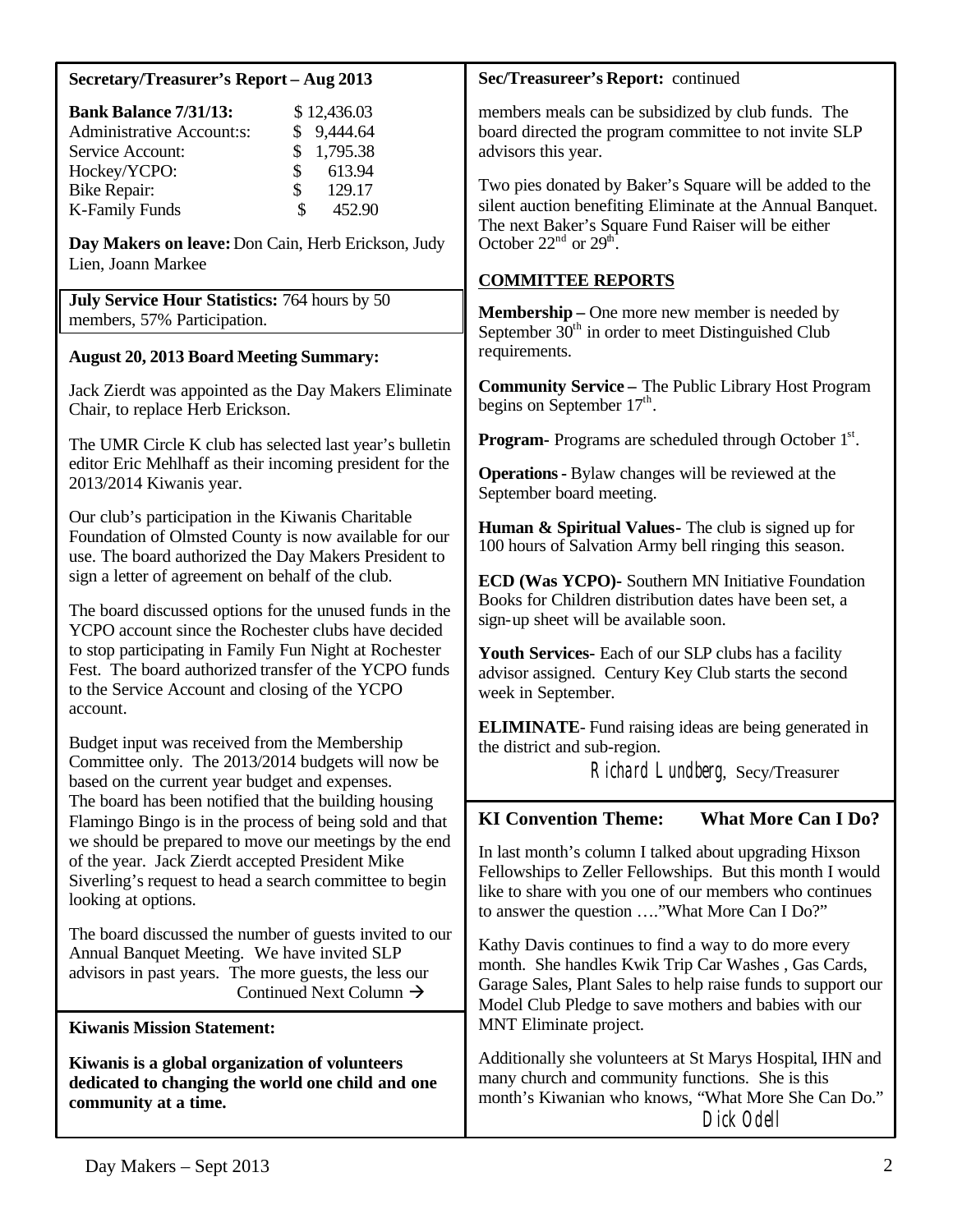# **Day Maker Picnic:**

Our annual picnic at Quarry Hill Park was held on another glorious summer day in Minnesota. After an enlightening presentation by park staff on the life of the humming bird a wonderful BBQ dinner was served.



As we always say when asked, "A good time was had by all."

Richard Odell



The Eliminate Project has raised more than US\$35.5 million dollars, which will save or protect more than 19.7 million women and their future babies

# **Day Maker Garage Sale:**

Kathy Davis had another great fund raising idea when she offered to make her home available for a Day Maker Garage Sale. She and her team were able to help us all clear out our basements and garages of our old books and "special treasures."

Skis, outboard motors, baseball bats, dinnerware and books were big sellers. As Kathy reported, over \$600 was raised in the one day sale.

Kathy continues to keep her MNT "ducks in a row."



## **President's Editorial:** (Continued from page 1)

The quote is that if you are going to achieve something significant you have to be ready to **"push past the pain"** to achieve it. In her case the pain was tremendous. It was a terrifying fear of losing her life and she couldn't let it paralyze her from doing what she could to mitigate the situation.

It may surprise you, but I've observed that many of our best Kiwanis achievers have "pushed past the pain" to achieve our Kiwanis success. It may have been a medical or physical condition that they were managing. It may have been a weighing problem within their family unit or it may have been some other stress leveled on them during the last Kiwanis year. When I saw the quote I realized that many Day Makers have been practicing it at various levels throughout the year. Thank you for doing it to help us achieve the high level, as a Kiwanis club, that you and all of us can be proud of.

Mike Siverling, President

# **Happy MN-Dak Convention Speake rs:**



Governor Cindy Braseth and key note speaker Holly Hoffman enjoy a moment of laughter at the convention.

# **Plant and Garden Sale:**



Another great fund raiser for our service fund by Kathy Davis, Diane Johnson, Helen Kolb and other Day Makers. The event raised another \$345.

Congratulations on another great fund raising idea ladies….

Dick Odell

 $Day \text{ Makers} - \text{Sept } 2013$  3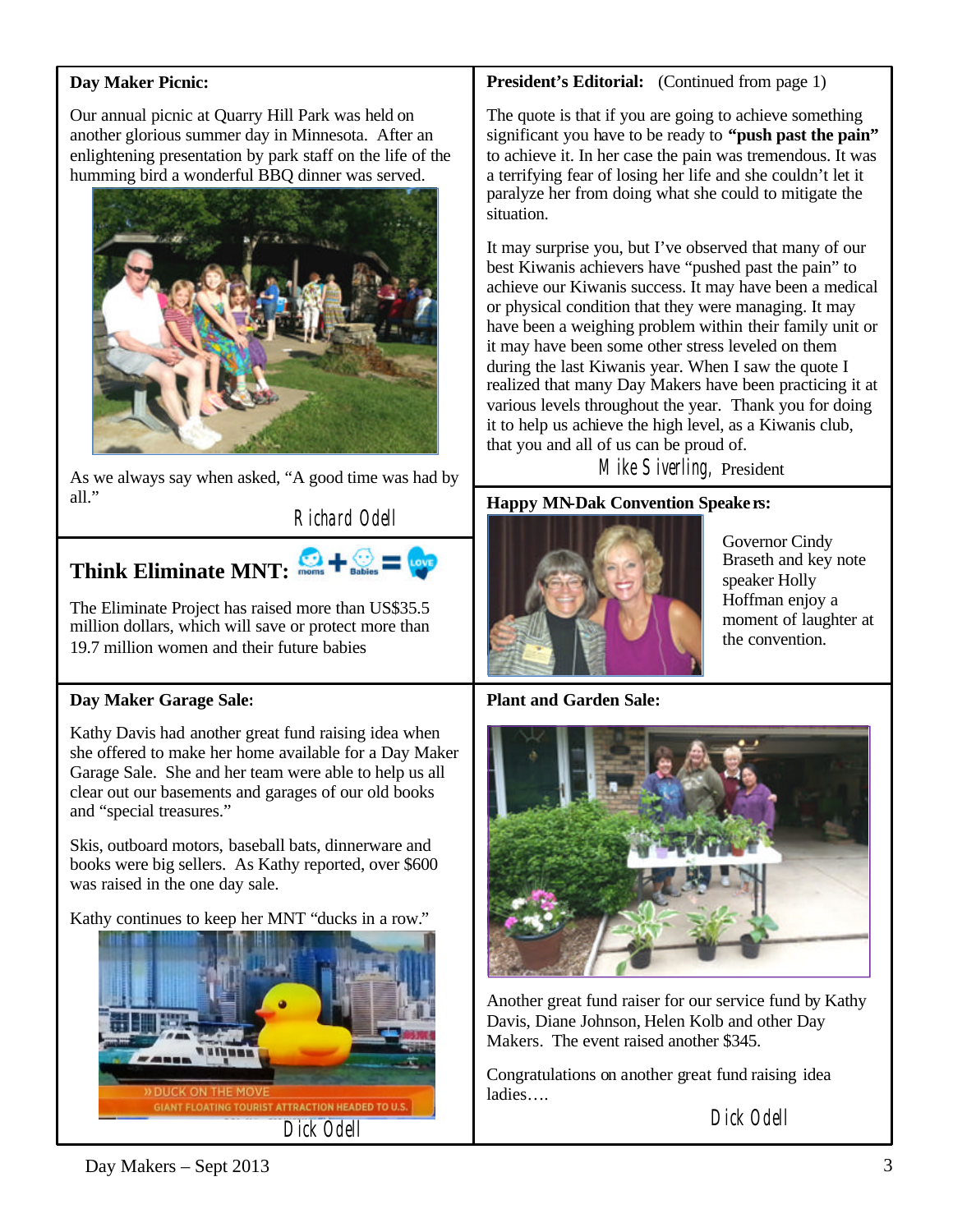## **Kiwanis MN-Dak District Convention:**

Here are some addition reflections of mine from the District Convention in Aberdeen, SD in early August. Governor Cindy Braseth's theme for the conference was "Kiwanis – The All American Family". She also instituted a new service project for attendees ….with the local Boys and Girls Club, in addition to the Diaper Donation program with the Aberdeen Safe Harbor organization.

There were over 200 attendees including a few Key Club and Circle K officers and 62 clubs in attendance.

Governor Cindy expanded on the KI Convention theme of "What More Can I Do?" by reminding attendees that we have, "More work to do…" as we return to our clubs.

Over \$4000 was raised for Eliminate at the District convention with the silent auction, raffle and memorial donations. The highlight of the auction was a beautiful Terry Redlin print from the Watertown SD club.

Besides Holly Hoffman's presentation, we had the pleasure of hearing from Jane Erickson who is a Kiwanis International Trustee. Her story of her trip to Ecuador South America was very inspirational. Her lack of Spanish did not diminish her effectiveness of "loving the children" and how a simple hand gesture can make a huge difference.

The workshops provided lots of new ideas for handling children and fund raising ideas. For instance, one club ordered a full truck load of Georgia Peaches to sell in their home town. They made thousands of \$\$ in one day.

Diane Johnson was awarded the MN-Dak District Star Award for our region while husband Dave and daughter Shannon watched the ceremony. Congratulations to Diane for her great work this last year.



Day Makers who attended the MN-Dak District Convention. Jim Cook had to leave early.



The most moving moment at the convention was Sunday morning at the Memorial Service of Remembrance for Kiwanians who passed on this year with the reading of the names, including our own

- Merle Dunn
- Bill Dunnett
- Frank Vondrasek

Thank you Jack and Judy Zierdt, Denni and Nancy Cornell for your leadership in this ministry.



Next year's District Convention will be held in Minneapolis on August 8- $10^{th}$ , 2014. I would highly recommend to every member to consider attending the next district convention. It is a great way to expand our knowledge of our Kiwanis mission and how the process is managed. I would also point out that it will be considerably less expensive to attend that conference than to go to Tokyo Japan for the International Convention next year.

Richard Odell

Day Makers – Sept 2013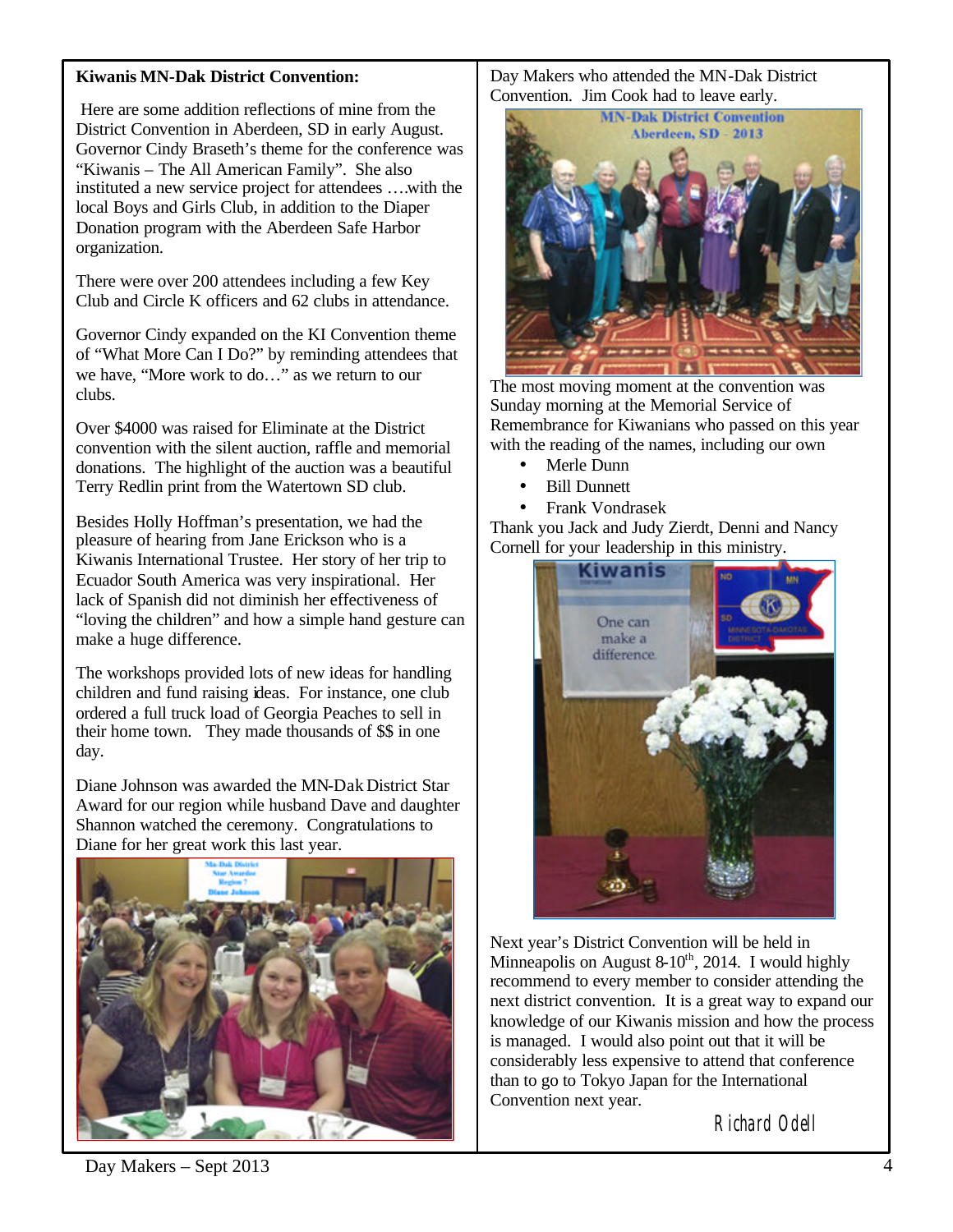# **New Member: Pastor Bob Kandels**

Bob Kandels is the Pastor at Homestead United Methodist Church Rochester, MN. His past appointments were in Rosemount, Minnesota (Associate Pastor); Wykoff-Fountain Churches; Litchfield and Fergus Falls (Grace Church).

He received his education at Greenville College, earning his BA degree and at Bethel Theological Seminary earning a Master of Divinity Degree.

He and his wife, Kelly, have one son, John, who is a sophomore at Greenville College. He and Kelly enjoy taking long walks with their dog Buddy.

He enjoys exercising by lifting weights and running on a weekly basis. He also plays on a Volleyball league most of the year. Bob enjoys downhill ski racing and snowboarding as well as competition water skiing and wake boarding and bare foot skiing on Minnesota Lakes.

The Rochester Day Makers Kiwanis Club is pleased and proud to have Pastor Bob Kandels join our club by transferring his Kiwanis Membership from the Kiwanis Club of Fergus Falls, Minnesota.



Welcome to Day Makers Rev Bob Kandels.

Jack Zierdt

# **Program Committee:**

I am very appreciative of all the Program Committee members and other Day Makers who made serious efforts to get top notch speakers for almost every Tuesday! At the risk of omitting an extra hardworking Day Maker, I express special thanks to Ella V and Helen K for their efforts to "procure" club social event venues (Christmas party, Picnic, Annual Meeting, etc.) and associated food and refreshments. Our club members should express appreciation to these folks, as well as to Eric Skuldt. Erik is our guy behind the scenes for certificates, book plates, and special technical assistance "opportunities."

Here is a brief recollection of the range of our program offerings, includes:

- Secondary and higher education programs: UMR in Rochester: October 2012 campus tour and May 2013 Circle K officers, RCTC-CTEC update, New Lourdes HS tour
- Travel and History: Living WWII in Austria/Germany, Climbing Mt Kiliminjaro
- Kiwanis Activities: Kiwanis International, MN-Dak, K-Club conventions "debriefings," SE MN Kiwanis Reading Books Initiative,; Celebrating 25 years of Kiwanis Women Members; Chartering events for Boys & Girls Club and UMR Circle K; Century K-Club activities; Day Makers Assessment led by Jack Zierdt
- Mayo Clinic Related Programs: DMC updates (2x November and May), Mayo Building Stories and Volunteer Services
- Rochester City/Area Programs: Transit and Parking, Police Chief's Crime View, Criminal Trends, Rochester Public Utilities and Sales Tax Considerations, Rochester's Crows, City Council Update, Madonna (Towers) Community offerings
- US, World Society and Civic-Minded Activities: Mission 21 (Trafficking); Student & Family Engagement, Dyslexia Institute, Christians and Muslims Meet, United Way Update, Y Mentors, Beat the Odds Scholarships, Bolder Options, SE MN Libraries Cooperating (SELCO), Building Stoves in Guatemala
- Music and Arts: Rochester Symphony, Arts in Rochester; Lourdes Hiliters at our Christmas party
- Stained Glass Making, Everything Hobby, Olmsted County History Center, Pulmonary Hypertension, Current US Banking Regs and Status

It has been a fun and informative year…. many thanks to all of you for your support in making our meetings so interesting. Jim Cook, Program Chair

Day Makers – Sept 2013 5